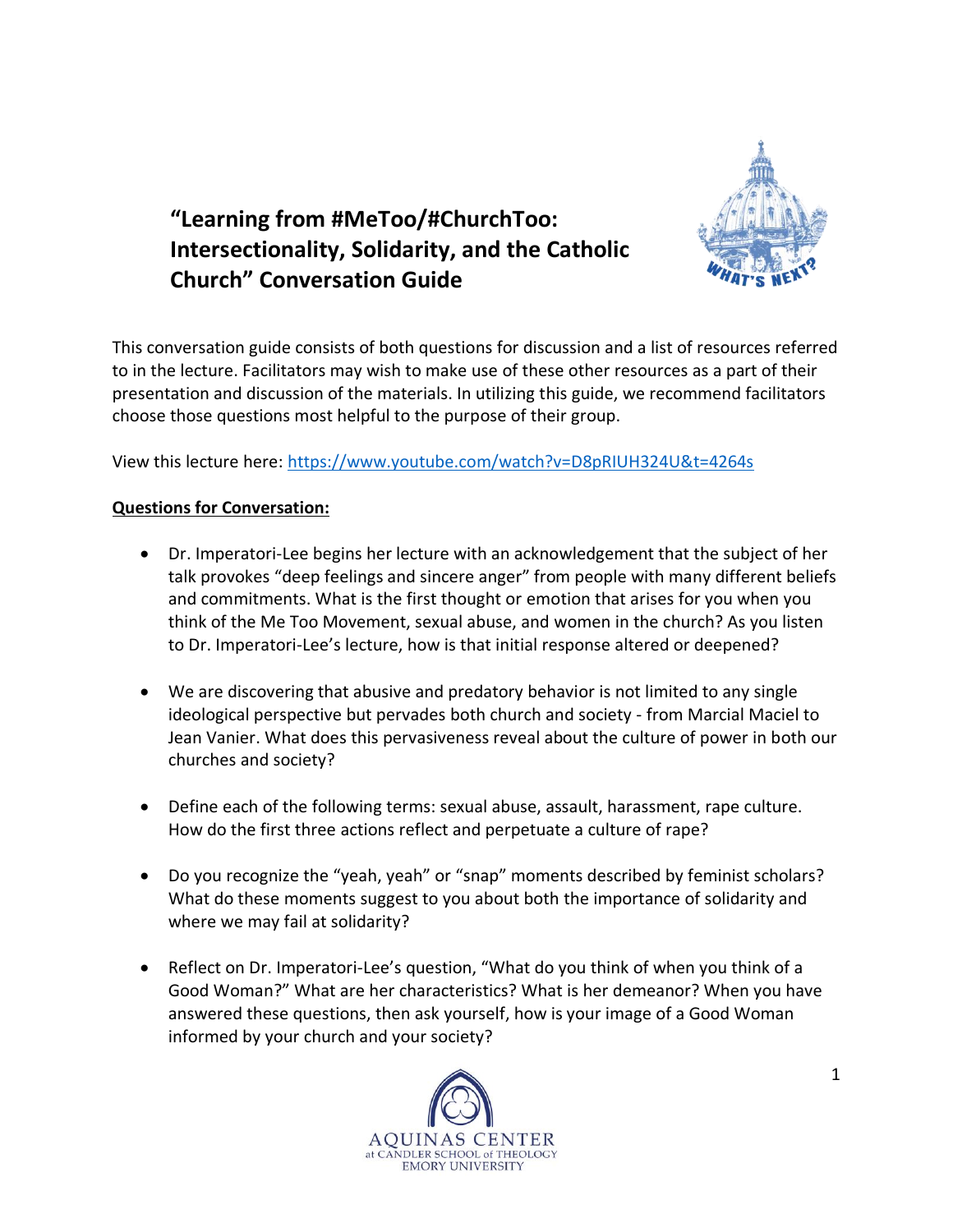- According to Dr. Imperatori-Lee, what logics and theologies contribute to the perpetuation of sexism in our church? What other examples would you add to her list?
- Dr. Imperatori-Lee outlines an existing Catholic sexual ethic of "don't," illuminating how this acts-based ethic fails to take into account a moral agent who must discern in the midst of complex lived realities. She argues that instead we need to cultivate a sexual ethic of concern. What do you imagine a sexual ethic of concern might look like?
- How does the current reality of clericalism continue to perpetuate the influence of Greek philosophy on Christianity, wherein the body is seen as less holy than the spirit?
- Philosopher Kate Manne offers two key terms for this lecture: misogyny and himpathy. How would you relate these two terms to the current culture of clericalism and abuse in the church?
- Dr. Imperatori-Lee concludes her lecture with an exhortation to believe women, turning to Scripture to illustrate the power of women's witness:

### Matthew 28: 1-10

After the sabbath, as the first day of the week was dawning, Mary Magdalene and the other Mary went to see the tomb. **<sup>2</sup>**And suddenly there was a great earthquake; for an angel of the Lord, descending from heaven, came and rolled back the stone and sat on it. **<sup>3</sup>**His appearance was like lightning, and his clothing white as snow. **<sup>4</sup>** For fear of him the guards shook and became like dead men. **<sup>5</sup>** But the angel said to the women, 'Do not be afraid; I know that you are looking for Jesus who was crucified. **<sup>6</sup>**He is not here; for he has been raised, as he said. Come, see the place where he lay. **<sup>7</sup>** Then go quickly and tell his disciples, "He has been raised from the dead, and indeed he is going ahead of you to Galilee; there you will see him." This is my message for you.' **<sup>8</sup>** So they left the tomb quickly with fear and great joy, and ran to tell his disciples. **<sup>9</sup>** Suddenly Jesus met them and said, 'Greetings!' And they came to him, took hold of his feet, and worshipped him. **<sup>10</sup>** Then Jesus said to them, 'Do not be afraid; go and tell my brothers to go to Galilee; there they will see me.'

Spend a few moments reflecting on this passage. How can we become more fully the church of resurrection and life for all people, especially women and others who are marginalized in both church and society?

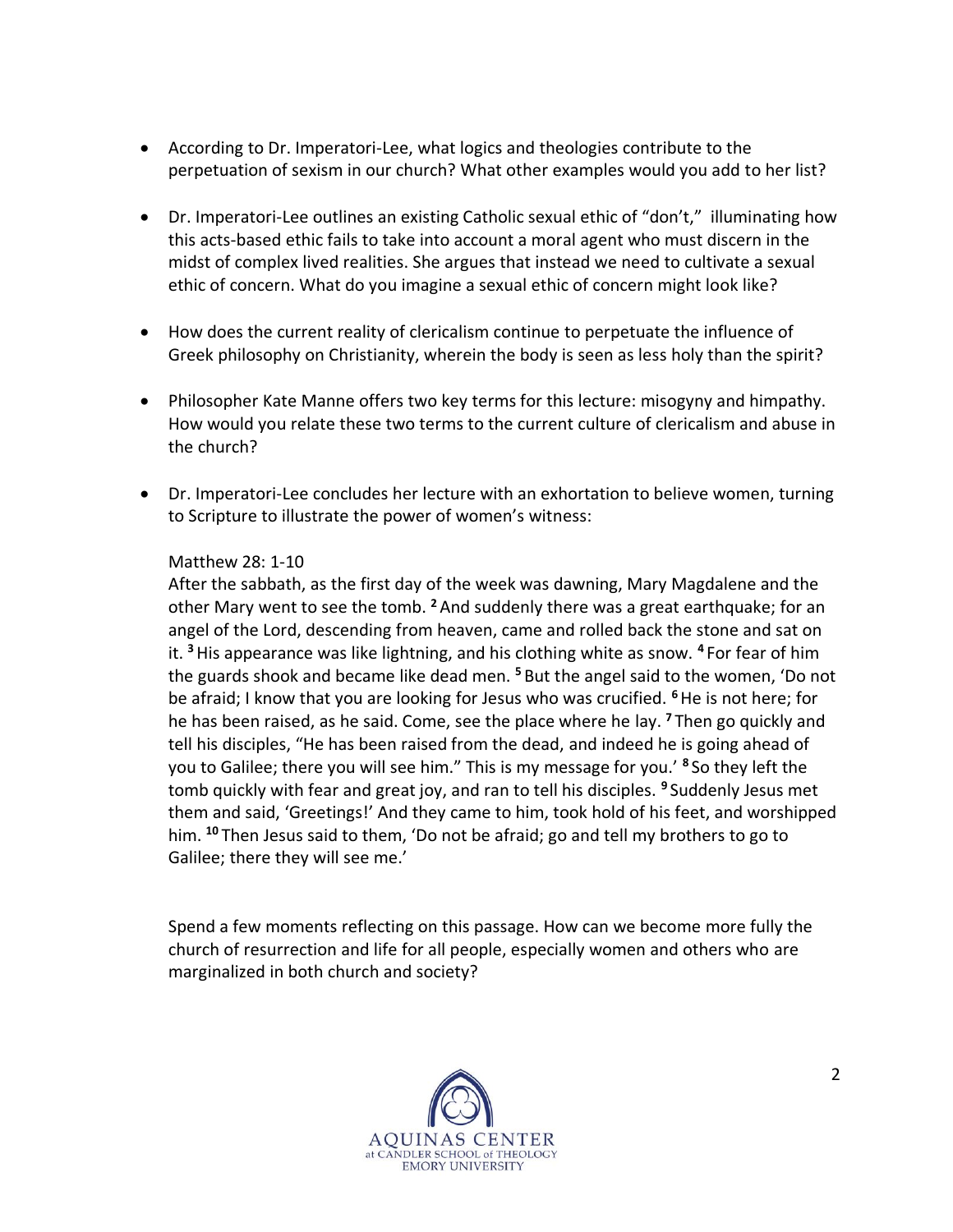#### Resources:

### **Survivor Support**

**If you have been the victim of abuse in the Catholic Church, please reach out to someone. Below are contact points that can help.**

| <b>RAINN National Sexual Assault</b><br><b>Hotline</b> | 800-656-HOPE (4673) or online chat                                        |
|--------------------------------------------------------|---------------------------------------------------------------------------|
| <b>Survivors Network of those Abused</b><br>by Priests | Assistance Line: 1-877-SNAP-HEALS (877-762-<br>7432)                      |
| <b>Victim Assistance Coordinators</b>                  | Click here to contact a victim assistance<br>coordinator in your diocese. |

- For reports and documents on the abuse crisis, educational information, and steps on how to take action, visit [http://catholiclayresponse.com/.](http://catholiclayresponse.com/)
- Judith Plaskow's discussion of the **"yeah, yeah" experience** can be found in the classic collection *Womanspirit Rising: A Feminist Reader in Religion*: [https://www.goodreads.com/en/book/show/881189.Womanspirit\\_Rising](https://www.goodreads.com/en/book/show/881189.Womanspirit_Rising)
- Sara Ahmed's discussion of the **"feminist snap"** can be found in her book *Living a Feminist Life*: [https://read.dukeupress.edu/books/book/1933/chapter](https://read.dukeupress.edu/books/book/1933/chapter-abstract/191606/Feminist-Snap?redirectedFrom=fulltext)[abstract/191606/Feminist-Snap?redirectedFrom=fulltext](https://read.dukeupress.edu/books/book/1933/chapter-abstract/191606/Feminist-Snap?redirectedFrom=fulltext)
- To find out more about **Tarana Burke** and the history of the **Me Too Movement**, visit: <https://metoomvmt.org/the-inception/>
- To find out more about the origin of the **ChurchToo** hashtag, visit poet Emily Joy's website:<http://emilyjoypoetry.com/churchtoo>
- To learn more about the logic of misogyny, Dr. Imperatori-Lee recommends reading philosopher **Kate Manne**'s volume *Down Girl*: <https://global.oup.com/academic/product/down-girl-9780190604981?cc=us&lang=en&>
- This article by Dr. Imperatori-Lee offers a brief introduction to the problems with **complementarian theology** in our Church: [https://www.americamagazine.org/faith/2016/11/06/women-priests-or-not-gendered](https://www.americamagazine.org/faith/2016/11/06/women-priests-or-not-gendered-theology-hurting-church)[theology-hurting-church](https://www.americamagazine.org/faith/2016/11/06/women-priests-or-not-gendered-theology-hurting-church)